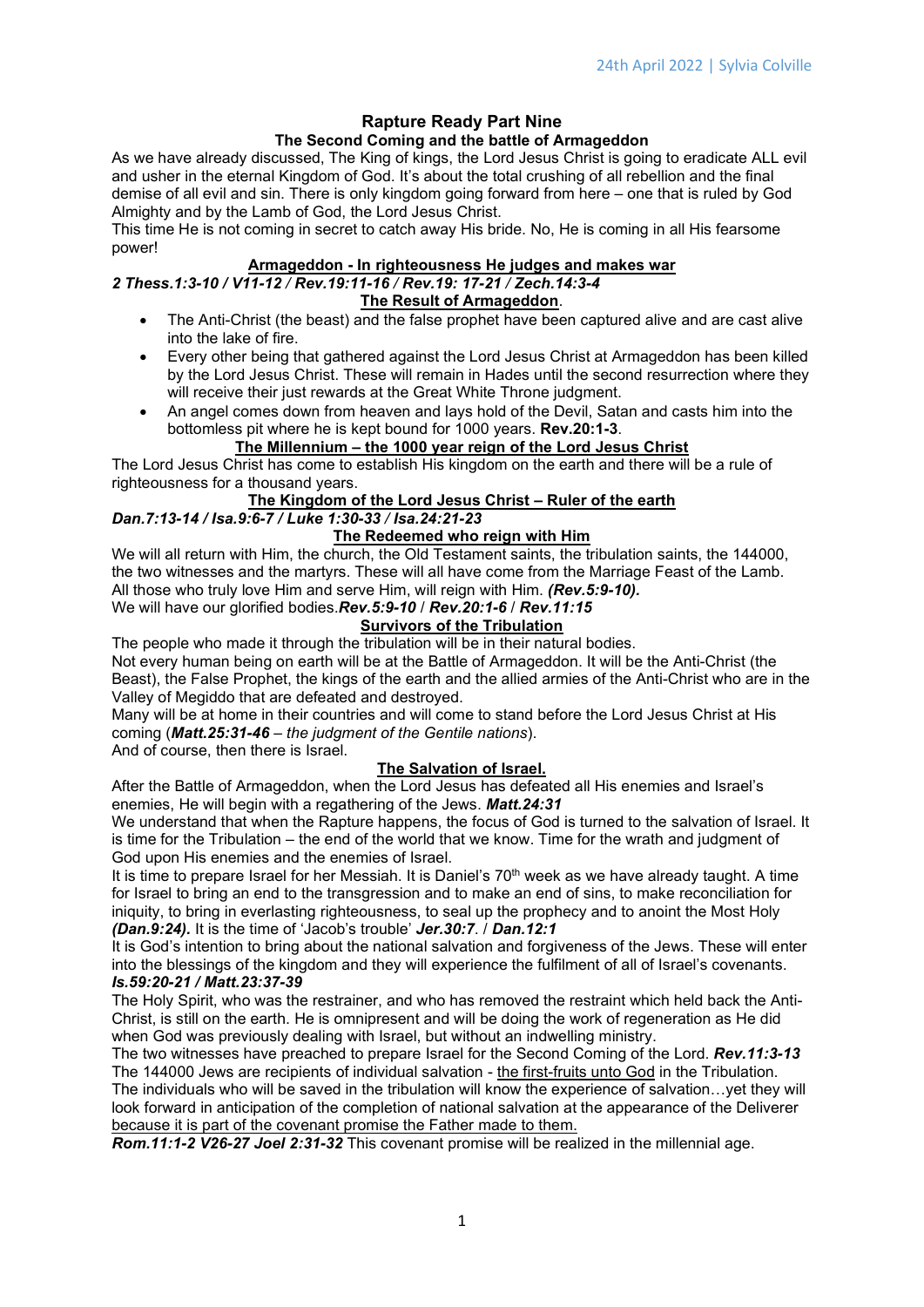#### The Judgment of Israel.

Once He has regathered all the Jews in one place, there will be a reckoning. A time of judgment for the Jews. He will reckon with the remnant of Israel (those who are living when He returns) to determine who shall receive the Kingdom blessing and who will be cast out. Ezek. 20:33-38 These that have been rejected by the Lord, who will not enter the land of Israel are no

longer in covenant with Him and they will be cast out and there shall be gnashing of teeth.

## Restoring the land of Israel.

Micah 4:6-8 The former dominion was the land according to the original boundaries made by God in Gen.15:18 - Israel, the land, according to the Abrahamic covenant, must be restored to the boundaries as determined by God. This also entails the preservation of the nation. Israel (the people) must experience a national conversion, be regenerated, receive the forgiveness of sins and the implantation of a new heart. This takes place following the return of Messiah to the earth. Israel must experience the outpouring of the Holy Spirit so that He may produce righteousness in the individual and teach the individual so that there will be fullness of knowledge. J. Dwight Pentecost. This covenant promise was made by God as part of an unconditional covenant that He made with Abraham. This promise wasn't hinged upon faithfulness. It was an unconditional promise that God made. The Mosaic Covenant was a conditional covenant. If you do this then I will do that but everything that God had promised Abraham was unconditional. I will do this. I will do that. God warned that Abraham's descendants would be enslaved for four hundred years but that He would bring them out and deliver them. He promises that He will establish His covenant with Abraham's descendants and their generations. It is an everlasting covenant and the land is Israel's everlasting possession. (Gen.17:7-8). This promise has not yet been fulfilled and will be fulfilled in the Millennium. The Father will also establish His New Covenant with them Jer.31:31-34 / Hosea 2:18-20 Micah 4:9-13 /V 11 (At the very end – when the Devil is released and is gathering armies against Israel.

## Judgment of Israel

For Israel, there will be a further judgment. The Jews will come to stand before the 12 disciples to be judged. However, this time it is not about salvation but about rewards. Just as we have stood before the Judgment seat of Christ to receive our rewards, so now, the Jews will stand before the Judgment seat of Christ and be judged by the 12 disciples. Matt.19:27-30.

#### Judgment of the Gentile Nations.

Jesus will judge the Gentile nations who are alive at the end of the Tribulation. Those who have either supported Israel or those who have not supported them. This will take place when the Lord has judged and restored the nation of Israel to their land which is at the Second Coming. Joel 3:1-2 Finis Jennings Dakes - The reason and the basis of the Judgment of the nations. God will curse or bless according to how men have dealt with Israel. He will forever respect and fulfil the Abrahamic covenant. The purpose of this judgment is to determine who (out of the living nations) shall enter the Kingdom. Some will be sent to the lake of fire and eternal punishment. These will make the first-fruits of the second resurrection, which is that of all the wicked dead. Due to their judgment and entrance into hell, they will not be resurrected and judged again.

So those faithful obedient believers who make it through this judgment are now inhabitants of the kingdom of the Lord Jesus Christ and they will continue to live on the earth during the Millennium. Those who despised the gospel and who never obeyed the gospel and never showed mercy to Israel will be judged and sent to the lake of fire.

William Kelly - Here (the judgment) is a simple and sole issue, which applies only to that living generation of all nations: how did you treat the King's messengers when they preached this gospel of the kingdom before the end came? The end was now evidently come. The test was an open and undeniable fact; but it proved whether they had, or had not, faith in the coming King. Those who honoured the heralds of the kingdom showed their faith by their works; and so did those who despised them manifest their unbelief. The test was not only just but gracious, and the 'King' pronounced accordingly.

Matt.25:31-46 Judgment of the Gentile nations (the living nations at His Second Coming)

V45-46 Then He will answer them, saying, 'Assuredly, I say to you, inasmuch as you did not do it to one of the least of these, you did not do it to Me.' And these will go away into everlasting punishment, but the righteous into eternal life.

|  | Jude 1:6 / 2 Pet.2:4 / Is.24:21 |
|--|---------------------------------|
|  |                                 |

## The Judgment of fallen angels

The Lord's reign in Zion What will the Millennium be like? - Micah 4:1-13